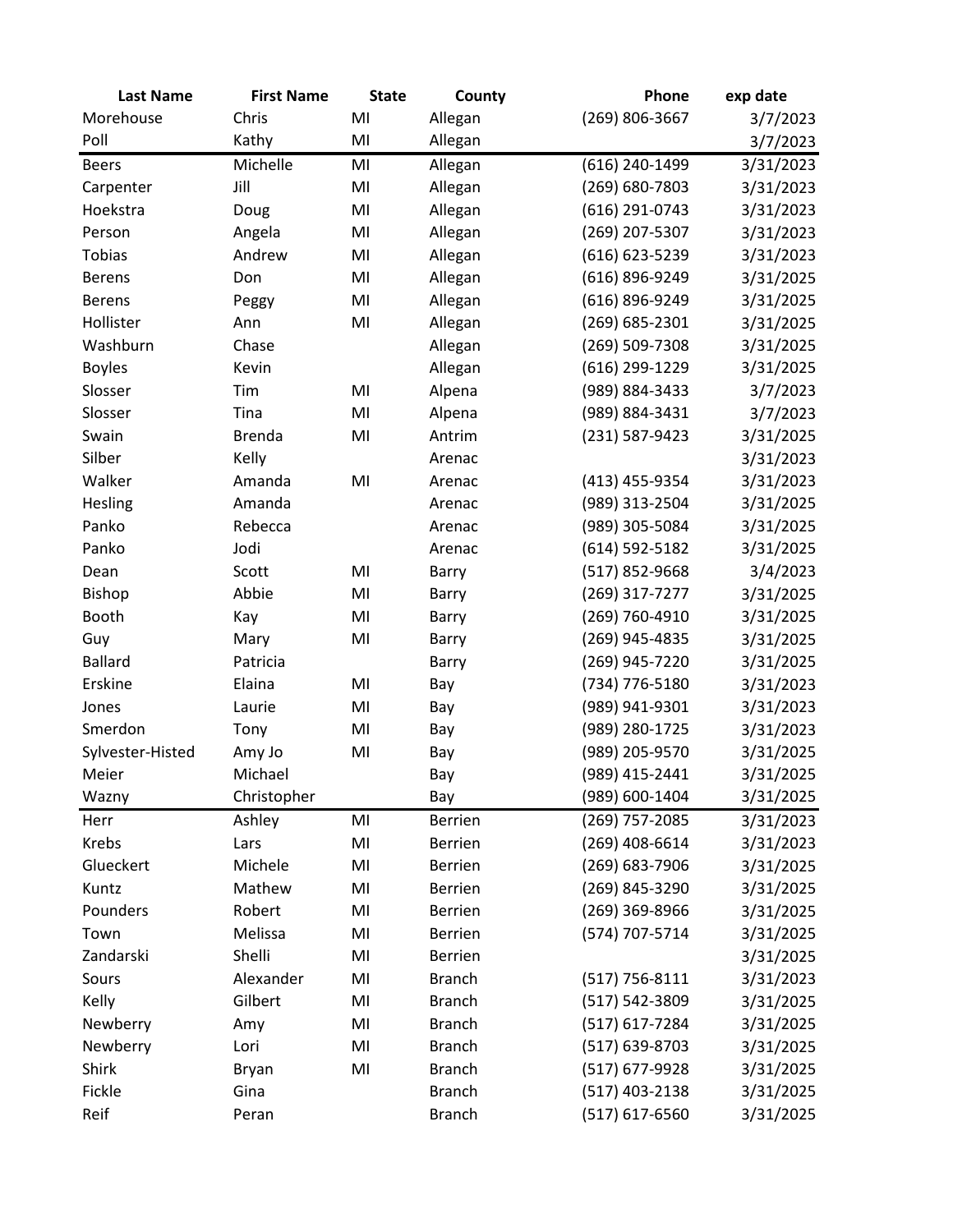| Sours         | Alexander   |    | <b>Branch</b>         | $(517) 756 - 8111$ | 3/31/2025 |
|---------------|-------------|----|-----------------------|--------------------|-----------|
| DuCharme      | Courtney    | MI | Calhoun               | (517) 614-6832     | 3/7/2023  |
| Riebow        | Carrie      |    | Calhoun               |                    | 3/31/2023 |
| Phillips      | Michelle    |    | Calhoun               | (269) 251-0847     | 3/31/2025 |
| Johnson-Smith | Judy        | MI | Charlevoix            | (231) 547-2573     | 3/31/2025 |
| Thompson      | Parker      | MI | Clare                 | (989) 302-1388     | 3/31/2023 |
| Saylor        | Linda       | MI | Clare                 | (702) 376-8340     | 3/31/2025 |
| Thompson      | Mark        | MI | Clare                 | (989) 539-3966     | 3/31/2025 |
| Walworth      | Lisa        | MI | Clare                 | (989) 588-2345     | 3/31/2025 |
| Underwood     | Mlke        | MI | Clinton               | (989) 307-5970     | 3/31/2023 |
| <b>Bizeau</b> | Jodi        | MI | Delta                 | (906) 553-2707     | 3/31/2025 |
| <b>Bray</b>   | Beth        | MI | Dickinson             | (906) 282-1670     | 3/31/2025 |
| Heisler       | Emily       |    | Eatin                 | (734) 709-6148     | 3/31/2025 |
| Drumm         | David       | MI | Eaton                 | (517) 543-5335     | 3/8/2023  |
| Mestelle      | David       | MI | Eaton                 | (517) 663-7115     | 3/19/2023 |
| Greiner       | Daniel      | MI | Eaton                 | 517-230-1827       | 3/31/2023 |
| <b>Barth</b>  | <b>Tara</b> | MI | Eaton                 | (517) 663-1726     | 3/31/2025 |
| Carpenter     | Melissa     | MI | Eaton                 | (517) 543-0170     | 3/31/2025 |
| Luther        | West        | MI | Genesee               | (989) 666-8412     | 3/7/2023  |
| Raub          | Danielle    | MI | Genesee               | (213) 742-2707     | 3/31/2023 |
| Fitch-Walden  | Cathryn     | MI | Genesee               | (810) 853-2085     | 3/31/2025 |
| <b>Myers</b>  | Cathy       | MI | Genesee               | (810) 686-7699     | 3/31/2025 |
| Milutin       | Crystal     |    | Genesee               | (810) 560-2666     | 3/31/2025 |
| Bergman       | Lori        | MI | Gladwin               | (906) 265-5118     | 3/31/2025 |
| Kuhlman       | Roberta     | MI | Gladwin               | (734) 747-0640     | 3/31/2025 |
| Townsend      | Anne        | MI | Gladwin               | (989) 429-5327     | 3/31/2025 |
| Dennis        | Ashley      | MI | Gogebic               | (906) 932-5748     | 3/31/2025 |
| Hampston      | Tom         | MI | Gogebic               | (906) 364-2097     | 3/31/2025 |
| Nelson        | Katie       | MI | Gogebic               | (906) 932-4596     | 3/31/2025 |
| Nelson        | Vicki       | MI | Gogebic               | (906) 932-4596     | 3/31/2025 |
| Henning       | Alan        | MI | <b>Grant Traverse</b> | (231) 929-3703     | 3/31/2025 |
| Gager         | Laurie      | MI | Gratiot               | (989) 763-2650     | 3/31/2023 |
| <b>Bott</b>   | Jamie       | MI | Gratiot               | (989) 842-3896     | 3/31/2025 |
| Mills         | Clay        | MI | Gratiot               | (989) 763-1973     | 3/31/2025 |
| Smith         | Kim         | MI | Gratiot               | (989) 285-2215     | 3/31/2025 |
| Grigar        | Amanda      |    | Gratiot               | (989) 620-7873     | 3/31/2025 |
| <b>Bush</b>   | Chad        |    | Gratiot               | (989) 763-0655     | 3/31/2025 |
| Gabbard       | Cindy       | MI | Hillsdale             | (517) 688-4789     | 3/19/2023 |
| Gabbard       | Lucas       | MI | Hillsdale             | (517) 240-1281     | 3/31/2025 |
| Lemle         | Haley       | MI | Hillsdale             | (567) 686-5532     | 3/31/2025 |
| Tinkey        | Lisa        | MI | Hillsdale             | (419) 250-0456     | 3/31/2025 |
| Condon        | Aryn        |    | Hillsdale             | (517) 320-6730     | 3/31/2025 |
| Wolff         | Diane       |    | Hillsdale             | (517) 917-2569     | 3/31/2025 |
| Fryer         | Tamara      | MI | Houghton              | (906) 281-4739     | 3/31/2023 |
| Grifka        | Sheila      | MI | Huron                 | (989) 658-2568     | 3/7/2023  |
| <b>Tice</b>   | Jenny       | MI | Ingham                | (517) 899-5700     | 3/4/2023  |
| Agnew         | Dalen       | MI | Ingham                | (517) 256-9731     | 3/31/2023 |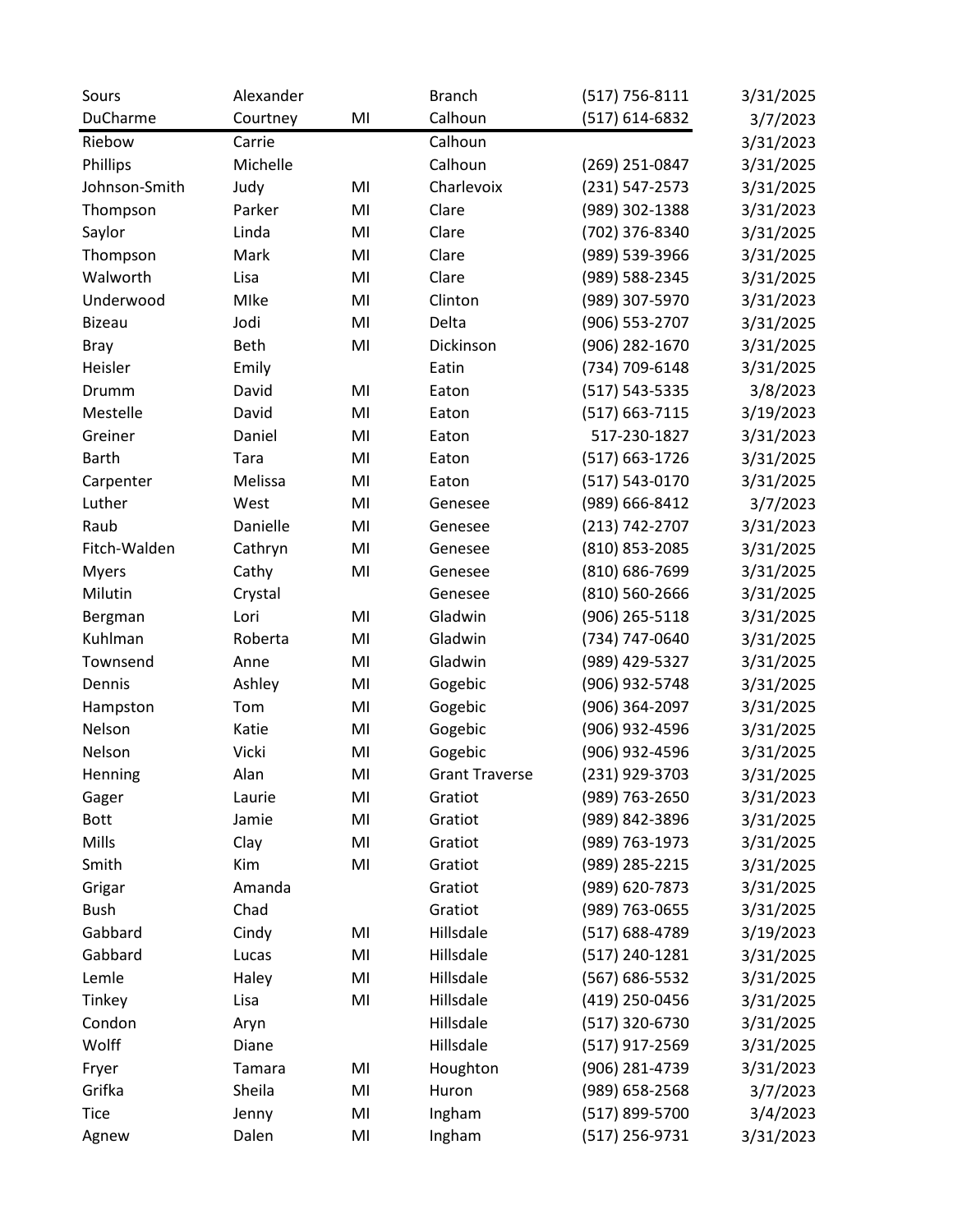| Kline          | Matthew     | MI | Ingham    | (517) 285-6558   | 3/31/2023 |
|----------------|-------------|----|-----------|------------------|-----------|
| Bauer-Bosworth | Jeannie     | MI | Ingham    | (517) 468-3529   | 3/31/2025 |
| Ferguson       | Deborah     | MI | Ingham    | (517) 337-6841   | 3/31/2025 |
| Kulkarni       | Raj         | MI | Ingham    | (517) 337-6614   | 3/31/2025 |
| Booth          | Angela      |    | Ingham    | (517) 861-7472   | 3/31/2025 |
| Brown-Haglund  | Alexandria  |    | Ingham    | (517) 488-3997   | 3/31/2025 |
| Heinrich       | Amanda      |    | Ingham    | (808) 264-6745   | 3/31/2025 |
| Matthews       | Diedra      |    | Ingham    | (517) 719-0788   | 3/31/2025 |
| Guy            | Samantha Jo | MI | Ionia     | (517) 719-9870   | 3/4/2023  |
| Therrian       | Erin        | MI | Ionia     | (517) 204-8875   | 3/31/2025 |
| Trann          | Daniel      | MI | Ionia     | (616) 794-3288   | 3/31/2025 |
| Trann          | Regina      | MI | Ionia     | 616-794-3299     | 3/31/2025 |
| Birkenbach     | Byron       | MI | losco     | (989) 218-2264   | 3/31/2023 |
| Dober          | Stephanie   | MI | losco     | (989) 728-4049   | 3/31/2025 |
| <b>Brecht</b>  | Tammy       | MI | Isabella  | (989) 828-6394   | 3/19/2023 |
| <b>Travis</b>  | Dan         | MI | Isabella  | (517) 828-5833   | 3/21/2023 |
| <b>Travis</b>  | Wanda       | MI | Isabella  | (989) 828-5833   | 3/21/2023 |
| DeGroote       | Charles     | MI | Jackson   | (517) 937-8180   | 3/31/2025 |
| Zastrow        | Keith       | MI | Jackson   | (248) 343-8955   | 3/31/2025 |
| Ashworth       | Tammy       |    | Jackson   | (517) 414-0646   | 3/31/2025 |
| DeGroote       | Cheryl      |    | Jackson   | (517) 240-6497   | 3/31/2025 |
| DeGroote       | Cadence     |    | Jackson   | (517) 358-8347   | 3/31/2025 |
| O'Connor       | Lisa        |    | Jackson   | (517) 673-7790   | 3/31/2025 |
| Sivec          | Joshua      |    | Jackson   | (517) 748-1246   | 3/31/2025 |
| Dunn           | Stewart     | MI | Kalamazoo | (269) 731-3843   | 3/4/2023  |
| Landis         | Angie       | MI | Kalamazoo | (269) 760-9809   | 3/31/2023 |
| Ridings        | Merry       | MI | Kalamazoo | (269) 217-6173   | 3/31/2023 |
| Roder          | Jennifer    | MI | Kalamazoo | (269) 760-9279   | 3/31/2023 |
| Stasevich      | Catherine   | MI | Kalamazoo | (269) 629-9664   | 3/31/2023 |
| Mattheis       | Kristan     | MI | Kalamazoo | (269) 760-8996   | 3/31/2025 |
| Stasevich      | Jacqueline  | MI | Kalamazoo | (269) 629-9664   | 3/31/2025 |
| Fitzpatrick    | Samantha    |    | Kalamazoo | (269) 743-9799   | 3/31/2025 |
| <b>King</b>    | Denise      |    | Kalamazoo | (269) 271-5052   | 3/31/2025 |
| Aten           | Jan         | MI | Kalkaska  | (231) 258-7532   | 3/31/2025 |
| gondol         | lindsay     |    | kalkaska  | (231) 715-8125   | 3/31/2025 |
| Bieneman       | Dianne      | MI | Kent      | (616) 874-8098   | 3/31/2023 |
| Bieneman       | Paul        | MI | Kent      | (616) 874-8098   | 3/31/2023 |
| Carey          | Don         | MI | Kent      | (616) 334-4064   | 3/31/2023 |
| <b>Burns</b>   | Kevin       | MI | Kent      | (616) 675-5514   | 3/31/2025 |
| <b>Burns</b>   | Susan       | MI | Kent      | (616) 675-5514   | 3/31/2025 |
| Castine        | Kimberly    | MI | Kent      | (616) 696-2773   | 3/31/2025 |
| Crosby         | Mary        | MI | Kent      | (616) 897-0753   | 3/31/2025 |
| Garcia         | Leah        | MI | Kent      | (616) 466-9344   | 3/31/2025 |
| Hoekstra       | Dave        | MI | Kent      | $(616)$ 437-4041 | 3/31/2025 |
| Johnson        | Shelly      | MI | Kent      | (616) 970-6619   | 3/31/2025 |
| Kareus         | Wendy       | MI | Kent      | (616) 636-8552   | 3/31/2025 |
| Mebert         | Keegan      | MI | Kent      | (616) 307-5775   | 3/31/2025 |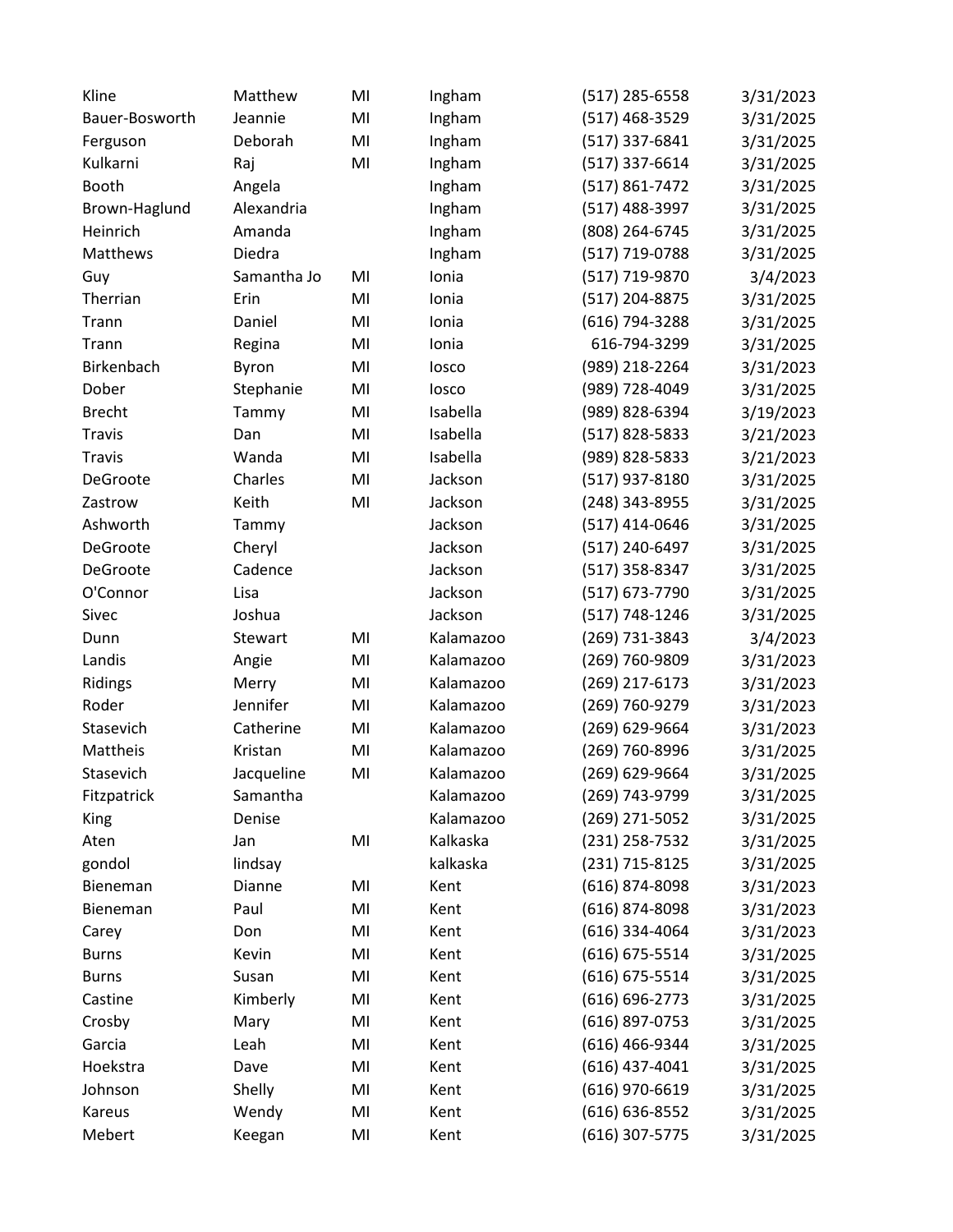| Misket           | Charles      | MI | Kent       | (616) 835-7315 | 3/31/2025 |
|------------------|--------------|----|------------|----------------|-----------|
| Spoelman         | Emily        |    | Kent       | (616) 706-9445 | 3/31/2025 |
| White            | Judith       | MI | Lake       | (231) 287-2466 | 3/8/2023  |
| Rayl             | Elizabeth    | MI | Lapeer     | (810) 627-5387 | 3/4/2023  |
| Rayl             | Mary         | MI | Lapeer     | (810) 338-4215 | 3/4/2023  |
| Lucius           | Rachel       | MI | Lapeer     | (810) 270-2187 | 3/31/2025 |
| Gilbert          | <b>Betty</b> |    | Lapeer     | (810) 338-3786 | 3/31/2025 |
| Lemaster         | Kimberly     |    | Lapeer     | (810) 338-8500 | 3/31/2025 |
| Rachow           | Rebecca      |    | Lapeer     | (810) 358-8008 | 3/31/2025 |
| Viaene           | Tammy        |    | Lapeer     | (810) 338-9977 | 3/31/2025 |
| Viaene           | Karry-Ann    |    | Lapeer     | (810) 488-0816 | 3/31/2025 |
| Cole             | Kathryn      | MI | Lenawee    | (517) 673-0866 | 3/4/2023  |
| Dickerson        | Lucas        | MI | Lenawee    | (517) 366-9108 | 3/4/2023  |
| Mooney           | Bobbi        | MI | Lenawee    | (419) 944-6815 | 3/7/2023  |
| Rising           | Marc         | MI | Lenawee    | (517) 445-2355 | 3/9/2023  |
| Ritter           | Chris        | MI | Lenawee    | (734) 740-7300 | 3/31/2023 |
| Thomas           | Amber        | MI | Livingston |                | 3/7/2023  |
| Miller           | Christine    | MI | Livingston | (517) 375-6337 | 3/31/2023 |
| Miller           | William      | MI | Livingston | (517) 375-2694 | 3/31/2023 |
| Hune             | Joe          | MI | Livingston | (517) 410-9781 | 3/31/2025 |
| Archibald        | Kerry        |    | Livingston | (517) 204-0141 | 3/31/2025 |
| Archibald        | Cody         |    | Livingston | (517) 204-1188 | 3/31/2025 |
| Noone            | Andrew       |    | Livingston | (810) 221-2106 | 3/31/2025 |
| Pasko            | Renee        |    | Livingston | (517) 861-6628 | 3/31/2025 |
| Stickel          | Tessa        |    | Livingston | (810) 444-3258 | 3/31/2025 |
| Lannin           | Pat          | MI | Mackinac   | (906) 643-8097 | 3/9/2023  |
| Nye              | Deborah      | MI | Mackinac   | (906) 484-3838 | 3/31/2023 |
| Swan             | Andrea       | MI | Macomb     | (989) 307-5031 | 3/7/2023  |
| Eckhout          | Jim          | MI | Macomb     | (586) 994-5463 | 3/31/2025 |
| Martin           | Seth         | MI | Macomb     | (586) 783-8163 | 3/31/2025 |
| VanDeWater       | Don          | MI | Macomb     | (586) 749-3769 | 3/31/2025 |
| Rotarius         | Roger        |    | Macomb     | (586) 872-5460 | 3/31/2025 |
| <b>Burrus</b>    | Emily        |    | Manistee   | (231) 970-0290 | 3/31/2025 |
| Lambert          | Kirsten      |    | Manistee   | (231) 383-0083 | 3/31/2025 |
| Griswold         | Christiana   | MI | Mason      | (269) 271-4621 | 3/31/2025 |
| Philipp          | Terra        |    | Mecosta    |                | 3/31/2023 |
| Foster           | Alisha       |    | Mecosta    | (989) 818-2104 | 3/31/2025 |
| Vanderlip        | Jason        |    | Mecosta    | (989) 818-2104 | 3/31/2025 |
| Chevalier        | Mary         | MI | Memoninee  | (906) 863-9838 | 3/31/2025 |
| Skrzypinski      | Julie        | MI | Menominee  | (906) 863-7135 | 3/31/2025 |
| Skrzypinski      | Thomas       | MI | Menominee  | (906) 863-7135 | 3/31/2025 |
| Sorensen         | Andrea       | MI | Menominee  | (715) 923-0410 | 3/31/2025 |
| Wilkey           | Kenneth      | MI | Menominee  | (906) 235-6344 | 3/31/2025 |
| Ciaravino        | Emily        | MI | Midland    | (989) 600-4723 | 3/31/2025 |
| Honsinger-Marlow | Liat         |    | Midland    | (989) 737-6249 | 3/31/2025 |
| Low              | Jacob        | MI | Missaukee  | (989) 329-2968 | 3/7/2023  |
| <b>Brooks</b>    | Joy D        | MI | Missaukee  | (231) 229-8563 | 3/8/2023  |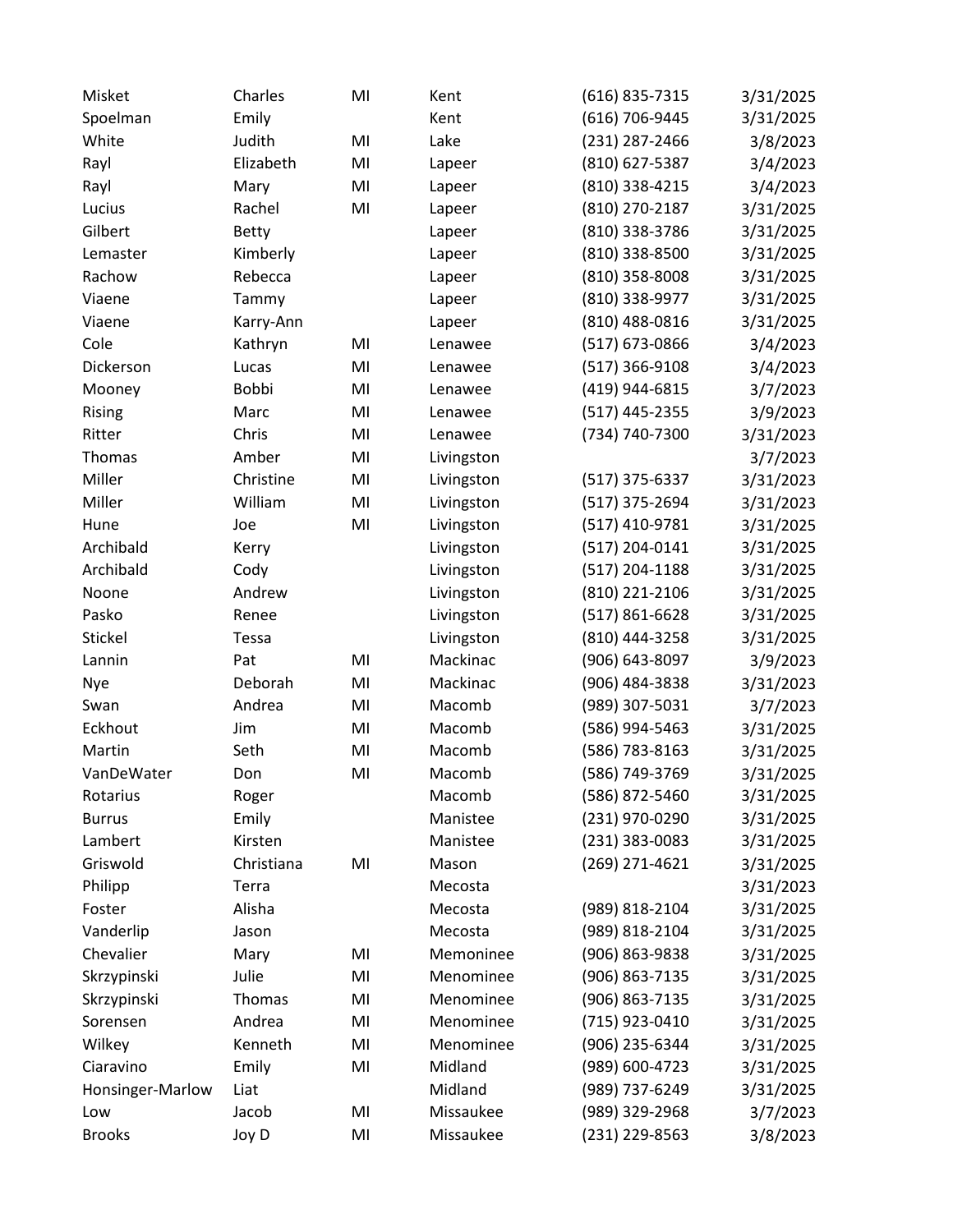| Dianda       | Melanie       | MI | Monroe      | (419) 410-9055 | 3/31/2023             |
|--------------|---------------|----|-------------|----------------|-----------------------|
| Wren         | Pamela        | MI | Monroe      | (419) 329-0353 | 3/31/2025             |
| Mrkva        | Kelley        |    | Monroe      | (419) 377-0019 | 3/31/2025             |
| VanBuskirk   | Stacy         |    | Monroe      | (517) 215-1281 | 3/31/2025             |
| Matthes      | Sheri         |    | Montcalm    | (989) 875-9126 | 3/31/2025             |
| White        | Sara          |    | Montcalm    | (989) 944-5710 | 3/31/2025             |
| Dean         | Kristen       | MI | Montmorency | (989) 916-6394 | 3/31/2025             |
| Broughton    | Nikki         |    | Montmorency | (989) 390-0762 | 3/31/2025             |
| Head         | Pamela        |    | Montmorency | (775) 848-2251 | 3/31/2025             |
| Hibbs        | Eugene        | MI | Muskegon    | (231) 744-5424 | 3/19/2023             |
| Temple       | Tim           | MI | Muskegon    | (231) 766-2345 | 3/21/2023             |
| Bono         | Kayli         | MI | Muskegon    | 231-742-0084   | 3/31/2023             |
| Anderson     | Derek         | MI | Muskegon    | (231) 250-4199 | 3/31/2025             |
| Gerwig       | Monte         | MI | Muskegon    | (231) 730-5195 | 3/31/2025             |
| DeJohn       | Karen         | MI | Newaygo     | (231) 924-9535 | 3/31/2023             |
| Parm         | Jon           | MI | Newaygo     | (231) 301-2013 | 3/31/2025             |
| Danley       | Amanda        |    | Newaygo     | (231) 349-1520 | 3/31/2025             |
| DeJohn       | Karen         |    | Newaygo     | (248) 516-4457 | 3/31/2025             |
| Frye         | Darrell       | MI | Oakland     | (248) 634-5519 | 3/4/2023              |
| Vincent      | Nicole        | MI | Oakland     | (248) 878-6496 | 3/31/2023             |
| Hysinger     | Angela        | MI | Oakland     | (248) 240-1624 | 3/31/2025             |
| Johnston     | Dorothy       | MI | Oakland     | (248) 444-6151 | 3/31/2025             |
| Krull        | Michelle      | MI | Oakland     | (248) 240-8802 | 3/31/2025             |
| Moore        | Jessica       |    | Oakland     | (248) 613-3953 | 3/31/2025             |
| Purves       | Allie         |    | Oakland     | (248) 396-4855 | 3/31/2025             |
| Taggett      | Angeline      |    | Oakland     | (248) 568-1746 | 3/31/2025             |
| Leonard      | Laura         |    | Oakland     | (248) 227-3058 | 3/31/2025             |
| Gilmore      | Chris         | MI | Oceana      | (231) 861-6776 | 3/31/2023             |
| Gilmore      | Ted           | MI | Oceana      | (231) 861-6776 | 3/31/2023             |
| Hintz        | Whitney       | MI | Oceana      | (231) 690-1690 | 3/31/2023             |
| Merten       | Lindsey       | MI | Oceana      | (231) 742-0594 | 3/31/2023             |
| Mull         | Susan         | MI | Oceana      | (231) 742-0594 | 3/31/2023             |
| Hampton      | Janiene       | MI | Ogemaw      | (989) 873-7200 | 3/31/2023             |
| Vogel        | Jennifer      |    | Ogemaw      | (989) 429-0290 | 3/31/2025             |
| Panko        | Jenifer       |    | Ogemaw      | (989) 510-0612 | 3/31/2025             |
| Deline       | Michael       | MI | Osceola     | (231) 349-5279 | 3/31/2025             |
| Henry        | Scott         | MI | Osceola     | (231) 734-2918 | 3/31/2025             |
| Millen       | Laurie        | MI | Osceola     | (231) 775-5700 | 3/31/2025             |
| Reagan       | Angela        | MI | Osceola     | (231) 878-6998 | 3/31/2025             |
| Goodrich     | Amber         | MI | Oscoda      | (989) 808-1958 | 3/31/2023             |
| Goodrich     | <b>Travis</b> | MI | Oscoda      | (989) 309-9148 | 3/31/2023             |
| Matelski     | Jodie         | MI | Otsego      | (989) 350-3782 | 3/31/2025             |
| Schoenborn   | Michael       | MI | Ottawa      | (616) 889-7579 | 3/4/2023              |
|              |               |    |             |                |                       |
| Bosch        | Joe           | MI | Ottawa      | (616) 875-7521 |                       |
| <b>Bosch</b> | Jordan        | MI | Ottawa      | (616) 875-7521 | 3/7/2023              |
| Kuyers       | Steve         | MI | Ottawa      | (616) 895-5276 | 3/7/2023<br>3/31/2023 |
| Geerlings    | Donald        | MI | Ottawa      | (616) 836-0740 | 3/31/2025             |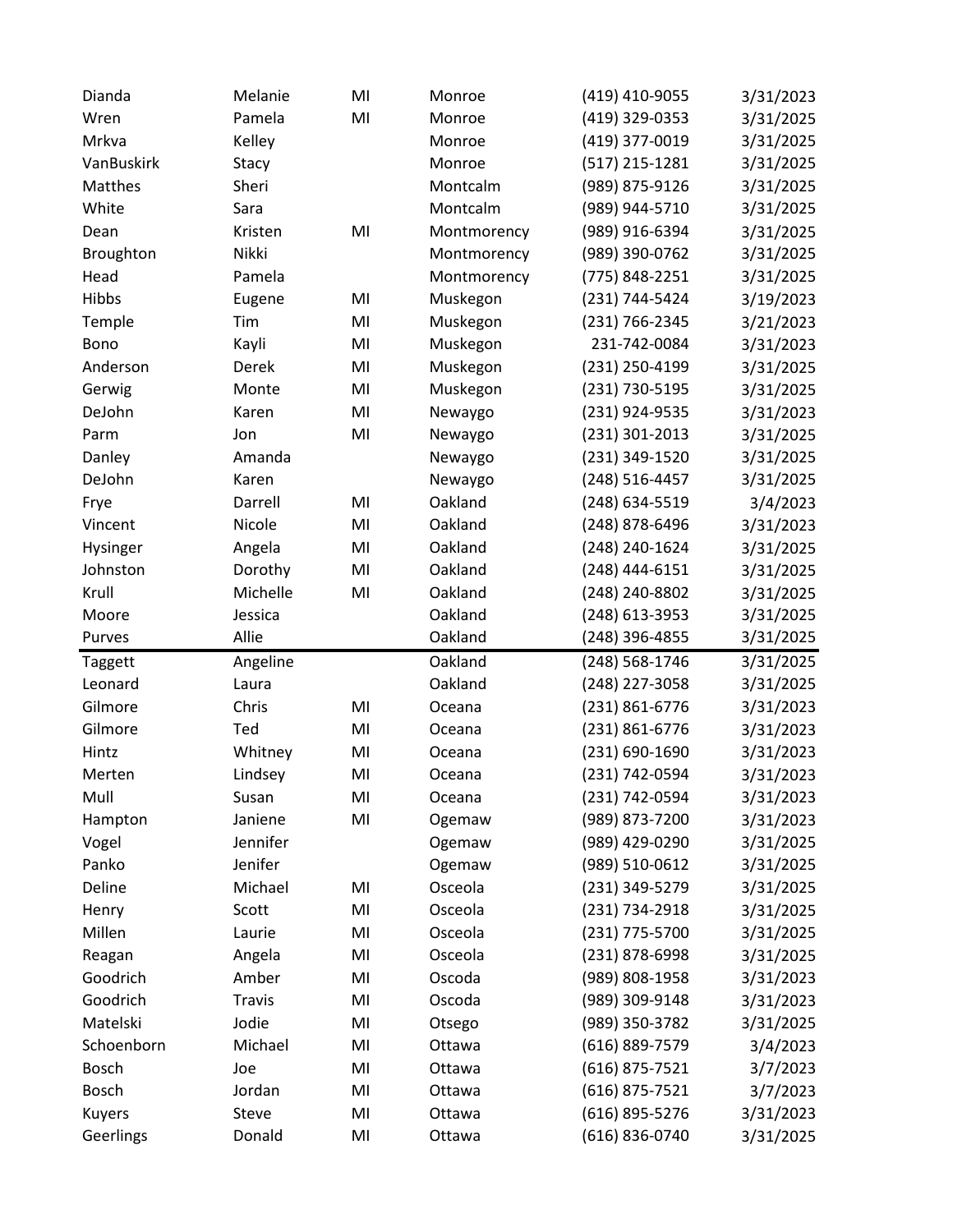| Geerlings                     | John        | MI | Ottawa     | (616) 212-5184     | 3/31/2025 |
|-------------------------------|-------------|----|------------|--------------------|-----------|
| Geerlings                     | Kasandra    | MI | Ottawa     | (616) 212-8083     | 3/31/2025 |
| Geerlings                     | William     | MI | Ottawa     | (616) 836-1710     | 3/31/2025 |
| Morren                        | Curtis      | MI | Ottawa     | (616) 218-5530     | 3/31/2025 |
| Schreur                       | Amy         | MI | Ottawa     | $(616)$ 422-6261   | 3/31/2025 |
| Van Kampen                    | Russ        | MI | Ottawa     | (616) 399-1323     | 3/31/2025 |
| Waldecker                     | Kathleen    | MI | Ottawa     | $(616) 550 - 5103$ | 3/31/2025 |
| <b>Myers</b>                  | James       | MI | Saginaw    | (989) 770-4746     | 3/4/2023  |
| Blehm                         | John        | MI | Saginaw    | (989) 777-1234     | 3/8/2023  |
| Aldrich                       | Kim         | MI | Saginaw    | (989) 865-6702     | 3/31/2025 |
| Carman                        | Jennifer    | MI | Saginaw    | (989) 661-2584     | 3/31/2025 |
| Geurts                        | Kari        | MI | Saginaw    | (989) 859-3807     | 3/31/2025 |
| Koch-Raymond                  | Andrea      | MI | Saginaw    | (989) 624-5035     | 3/31/2025 |
| Miller                        | Beth        | MI | Saginaw    | (989) 239-3268     | 3/31/2025 |
| Elkins-Fanzone                | Kayera      |    | Saginaw    | (734) 846-1953     | 3/31/2025 |
| Laux                          | Jennifer    |    | Saginaw    | (989) 652-4837     | 3/31/2025 |
| Meyer                         | Ashlyn      |    | Saginaw    | (989) 878-1544     | 3/31/2025 |
| Lipskey-Hansen                | Darcy       | MI | Sanilac    | (810) 705-1333     | 3/7/2023  |
| Snyder                        | Dustin      | MI | Sanilac    | (810) 648-4463     | 3/31/2023 |
| Snyder                        | Ruth        | MI | Sanilac    | (810) 648-4463     | 3/31/2023 |
| Whybrew                       | Annajean    | MI | Sanilac    | (810) 956-2329     | 3/31/2023 |
| Woods                         | Kathleen    | MI | Sanilac    | (810) 516-2631     | 3/31/2025 |
| Woods                         | Nikolas     | MI | Sanilac    | (810) 516-2631     | 3/31/2025 |
| McLean                        | Mary        |    | Sanilac    | (586) 206-9139     | 3/31/2025 |
| Kirkman                       | Colleen     | MI | Shiawassee | (989) 277-0897     | 3/4/2023  |
| Wirwicki                      | Heather     | MI | Shiawassee | (989) 413-3227     | 3/31/2025 |
| Teeter-Hoffman                | Amanda      |    | Shiawassee | (810) 922-8568     | 3/31/2025 |
| McClain                       | Christopher | MI | St Joseph  | (269) 275-2464     | 3/31/2023 |
| Weinberg                      | Jay         | MI | St Joseph  | (269) 649-4709     | 3/31/2023 |
| Smith                         | Kay         | MI | St. Clair  | (810) 841-6053     | 3/7/2023  |
| Summers                       | Abigail     | MI | St. Clair  | (810) 689-3820     | 3/7/2023  |
| Tharrett                      | Robert      | MI | St. Clair  | (810) 765-7411     | 3/19/2023 |
| Moran                         | Rachael     | MI | St. Clair  |                    | 3/31/2023 |
| Strange                       | Susan       | MI | St. Clair  | (810) 304-3829     | 3/31/2023 |
| Clough                        | Lori        | MI | St. Clair  | (586) 322-4460     | 3/31/2025 |
| Stoutenburg-Sanchez Christina |             |    | St. Clair  | (810) 841-9148     | 3/31/2025 |
| Tomolillo                     | Rob         |    | St. Clair  | (248) 202-0281     | 3/31/2025 |
| <b>Krebs</b>                  | Marie-Anne  | MI | St. Joseph | (269) 408-0282     | 3/31/2023 |
| Adamski                       | Debbie      | MI | St. Joseph | (269) 489-2836     | 3/31/2025 |
| Landis                        | Karrie      | MI | St. Joseph | (269) 271-3415     | 3/31/2025 |
| Robbins                       | <b>Brad</b> |    | St. Joseph | (937) 418-1836     | 3/31/2025 |
| Boensch                       | Matthew     | MI | Tuscola    | (989) 529-7030     | 3/7/2023  |
| <b>Bennett</b>                | Julianne    | MI | Tuscola    | (810) 614-4827     | 3/31/2025 |
| Sanger                        | Cheryl      | MI | Tuscola    | (989) 673-1862     | 3/31/2025 |
| Venema                        | Libby       | MI | Tuscola    | (989) 551-6919     | 3/31/2025 |
| Makin                         | Holly       |    | Tuscola    | (810) 969-2625     | 3/31/2025 |
| Makin                         | Joseph      |    | Tuscola    | (810) 834-2638     | 3/31/2025 |